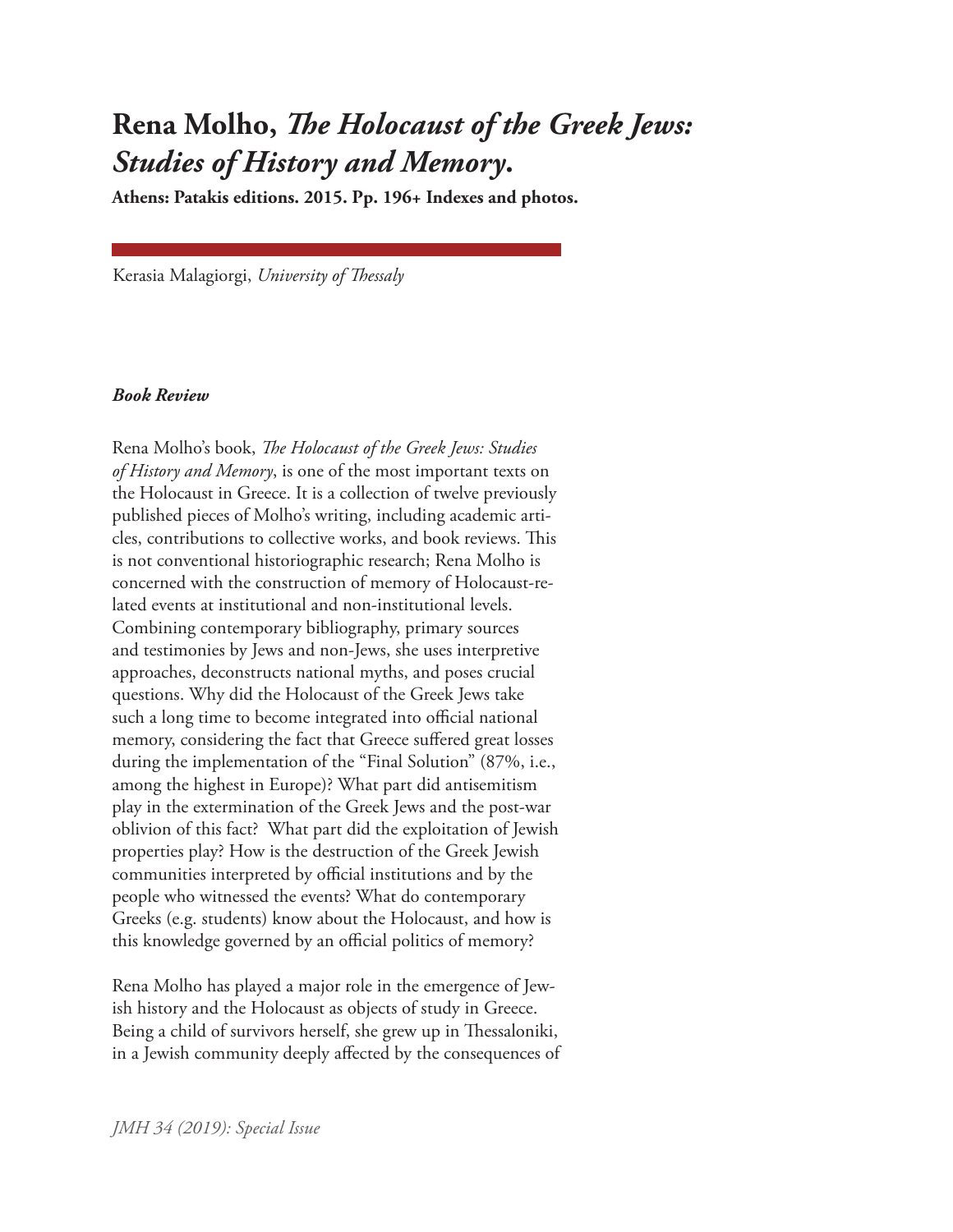the Holocaust; a city which lost almost all of its Jewish population, and preferred to forget about it, thus committing a "memorycide." After a short description of the cultural and ethnic cleansing that took place in Thessaloniki from the integration of the city into the Greek state (1912) until the Second World War, she says in the introduction: "From the moment I realized it, to restore the historical memory of the exterminated-and-absent-from-the-history-of-the-city Salonikans, became a personal matter for me." Along with having conducted important historiographical research on the Jewish community of Thessaloniki from the nineteenth century to the interwar years and the Second World War, Molho has played a leading role in the integration of the Greek case in international programs collecting Holocaust testimonies. She has coordinated such programs in Greece, conducting many of the interviews herself. In addition, she was the first historian to teach Jewish history in a Greek university, in 2000. She has also participated in organizing seminars for teachers of primary and secondary schools. These activities have made her an expert in this type of research and in knowledge of the topic.

The book is divided into three parts. The first part, "History and memory," focuses mainly on the case of Thessaloniki. The first chapter is a short review of the recent literature on the Holocaust in Greece, while the following chapters focus mainly on the case of Thessaloniki. More specifically, she records the main events from the beginning of the German occupation until the deportation of the Jewish population, and describes the enormous difficulties that survivors faced upon their return, focusing on the issue of reclamation of properties. In the fifth chapter, after a description of the impact that the Holocaust had on her as a child of survivors, she gives a short historical review of the creation of extermination camps, and proceeds with describing the methods implemented in them (tortures, killings, experiments). At the end of this chapter, the author discusses the mistrust shown to the survivors' narratives when they came to describe their suffering, the inability of the tribunals to comprehend the distinctiveness of the Jewish genocide, the Allies' stance, and the consequences of equating the Nazi crimes with the contemporary politics of the Israeli state towards Palestinians (on the latter, see footnote 266).

The second part of the book, "Published sources and books," opens with a constructive critique of the purposes and methods adopted by official Holocaust education in Greece. The seventh chapter is a review of Christoph Schminck-Gustavus' book on the German and Italian occupations in Ioannina, and the destruction of the local Jewish community. The eighth chapter is devoted to Manthos Crispis and his theatrical plays during the 1960s. Molho shows how his work is imbued by his past experiences as a hidden and persecuted Jew, and how Greek drama critics of that time produced superficial interpretations that misrepresented his plays. The ninth chapter is devoted to the extermination of the Jews in the Bulgarian zone. It begins with a review of the Greek edition (2013) of Natan Grinberg's book, which collected evidence on the Bulgarian officials with leading roles in the extermination of Jews in Yugoslavia, Pirin, and the Bulgarian occupation zone in Greece. Molho takes the opportunity to cite a Bulgarian soldier's letter published in a Bulgarian newspaper in 2000. This letter is an eye-witness account of the arrest and deportation of the Jews from Kavala, and it reveals the sentiments of the Bulgarian soldiers who were forced to participate in the procedure, without being informed in advance.

The last part of the book discusses projects which have collected Holocaust-related oral testimonies,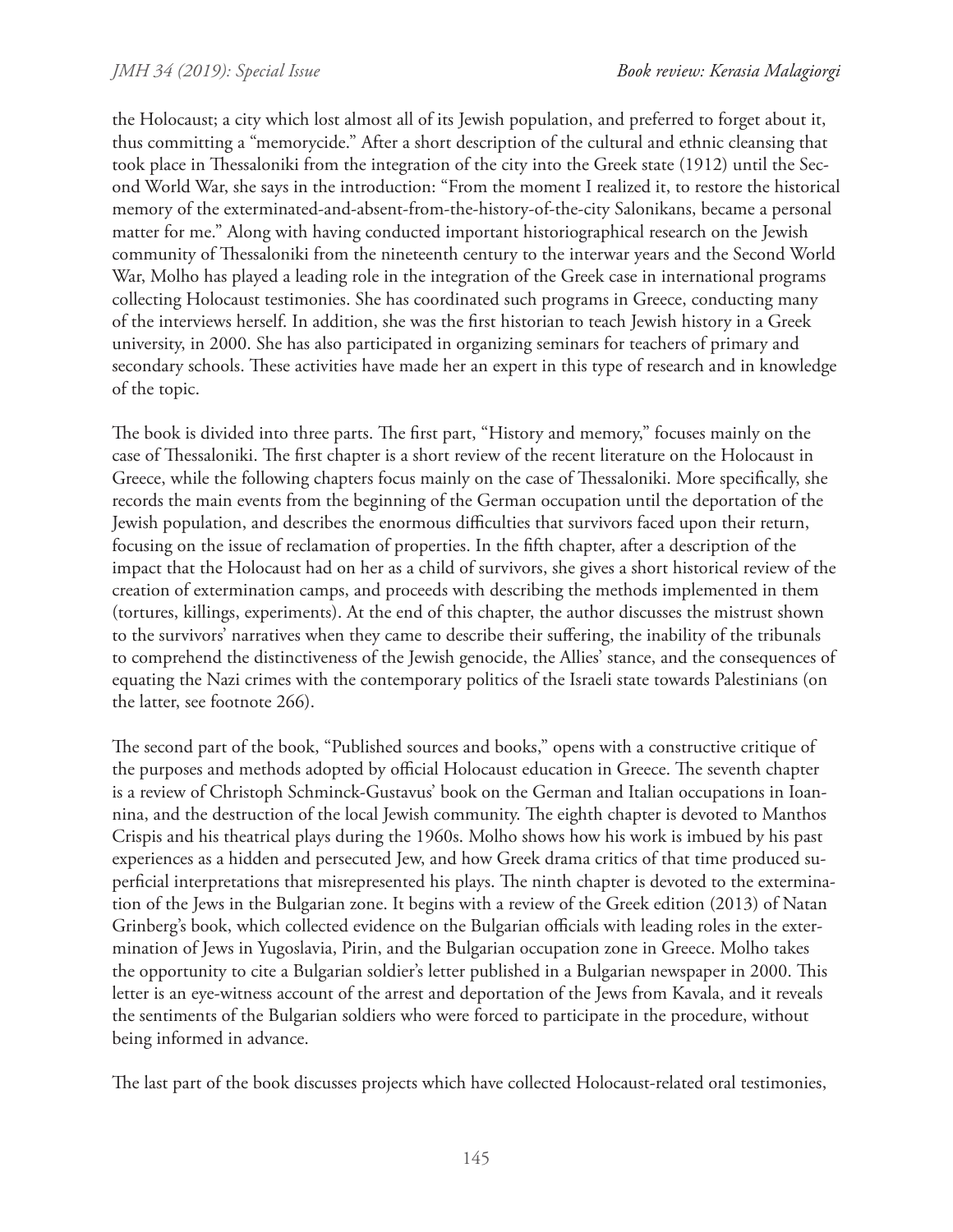including the Greek case; usually this was thanks to Rena Molho's initiatives. The tenth chapter is concerned with the Shoah Foundation Institute's Visual History Archive; the eleventh, with the Centropa archive; and the twelfth, with the non-Jews' testimonies collected for a project organized by the United States Holocaust Museum of Memory. The author explains the main contributions of each one of these archives, showing their complementarity. She also analyzes the adopted methodology in each case, providing researchers with very useful information.

The main contribution of Molho's book is her tireless effort to systematically explore the "dialogue" between history and memory; that is, between the facts and their contemporary representation in the context of an official Greek politics of memory, as well as in the terrain of public opinion. Having this in mind and combining primary sources, recent literature, and her deep knowledge of Holocaust representations in Greece, she manages to touch upon sensitive issues and deconstruct dominant "national myths," such as: a) the alleged traitorous stance of Rabbi Tzevi Koretz, thus placing the issue of the Jewish leadership's responsibility in new dimensions; b) the supposed "exemplary behavior" of the Greek Christian population, which is depicted as having helped the persecuted Jews unanimously. On the contrary, Rena Molho shows the negative role that the local population and Greek authorities played on the Black Sabbath, the forced labor, the destruction of the Jewish cemetery, and the looting of Jewish properties. According to the author, pre-war antisemitism and the expectation of the exploitation of Jewish properties can help interpret the issues of collaboration and extensive "by-standing," the oblivion that followed the events, the non-punishment of collaborators, and the problematic aspects of contemporary official Holocaust memory in Greece. She believes that the persistence of such perceptions "discourages substantial dialogue and self-criticism, and it reduces the citizens' historical empathy, because it de-implicates the Nazi victimizers and their collaborators in occupied Greece, while the main responsibility for the destruction is attributed to the Jews themselves, i.e. the victims" (p. 88). Molho also challenges the myth of the "exemplary" stance of the Greek authorities towards the issue of Jewish properties. Instead, she shows their ambivalence: laws were established that favored the reclamation of Jewish properties by the survivors and the newfound Jewish institution for the reconstruction of the Jewish communities, yet they were implemented only partially and with much delay. In the index, Molho provides us with: 1) a memorandum submitted by the new owners of former Jewish businesses (e.g. retail stores), revealing their unwillingness to deliver the properties back, and 2) all the laws concerning the issue of Jewish properties during the war and after the liberation.

For Molho, the consequences of the official politics of memory in Greece tell us much about the failure of the Greek educational system to provide its students with an appropriate Holocaust education, one which can generate empathy and creativeness. In one of her chapters, Molho analyzes the discourse of student project awards during a competition in 2006, and she shows the reproduction of myths, stereotypes, and idealizations. She also shows that, contrary to the Holocaust-education-experts' guidelines, the issue of antisemitism and collaboration is silenced in Greek schools, and the students are not encouraged to comprehend the exceptionality of the Holocaust as a historical event, while experiential learning is completely absent. Finally, she suggests ways for more productive Holocaust teaching, dissociated from the political uses of history<sup>1</sup>.

<sup>1</sup> I wish to update this discussion a little, by saying that a slow change in terms of the mentalities of Greek teachers is